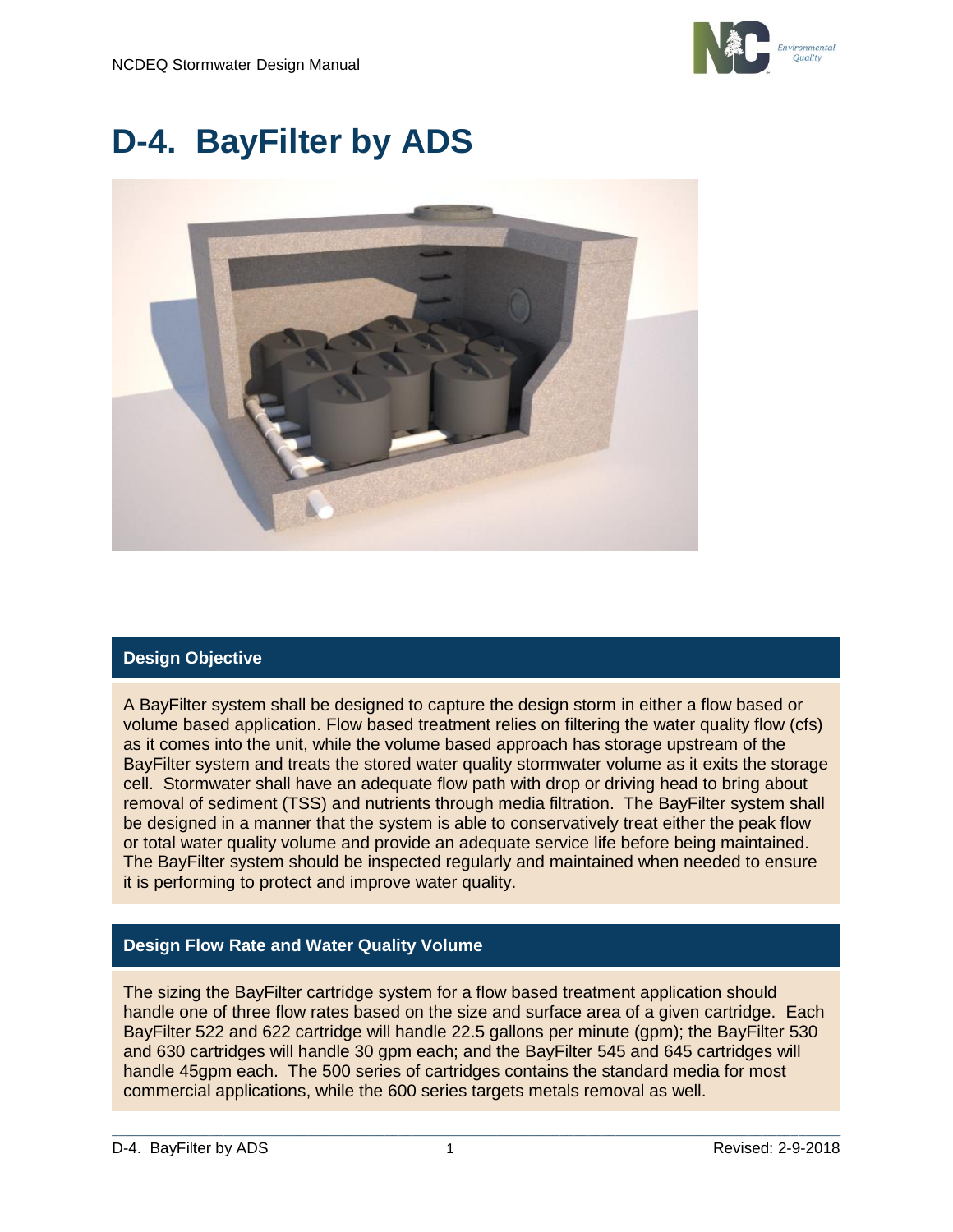

When the BayFilter cartridge system is used in a volume based application the system is sized to drain down the water quality volume within a 24 to 48 hour period. Each BayFilter 522 and 622 will conservatively handle 1,250 cubic feet (cft) of water quality volume; the Bayfilter 530, 630, 545 and 645 will conservatively handle 2,500 cft of water quality volume. As with the flow based designs, the total water quality volume required will be divided by the filtration volume rate per cartridge type to address the total number of BayFilter cartridges required to filter the entire water quality volume. When the BayFilter system is used in conjunction with an upstream detention system, it should be sized to provide capture and treatment of 75% of the first 1.0" rainfall or the first 1.5" rainfall in coastal counties. If retention (infiltration) is used on the site, it is recommended that it should occur after the BayFilter treatment has taken place.



## *Figure 1: BayFilter Cartridge*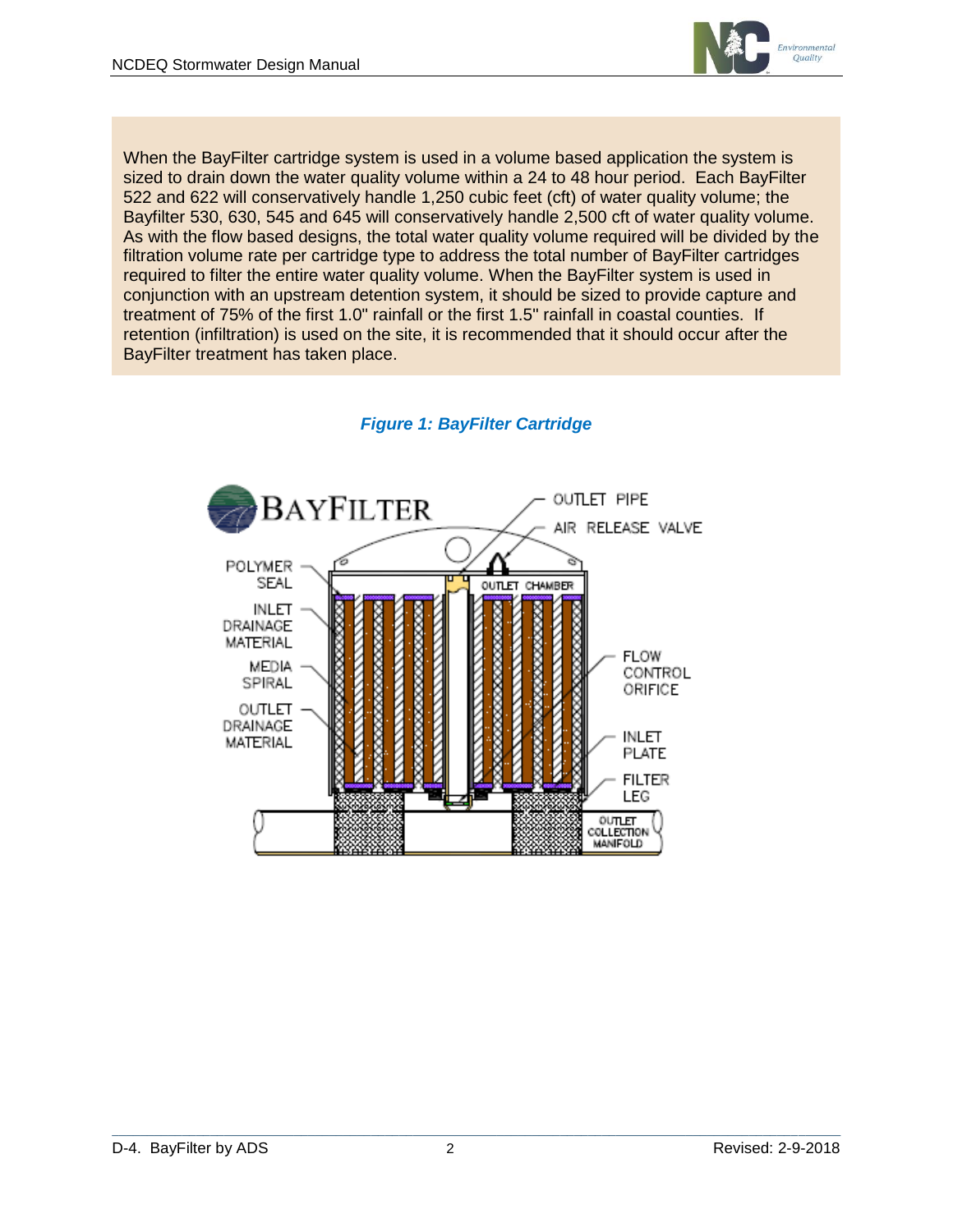



#### *Figure 2: Standard Configurations Examples (Vault and Manhole)*

# **Guidance on the MDC**

#### **MDC 1. FLOW BASED SIZING.**

To size a flow based BayFilter system, calculate the flow rate created by the water quality storm over the total inflow area (i.e., typically the water quality event is one that is represented for 85-95% of the storms seen in a geographic area- many times this is considered the 1-yr storm event). For North Carolina it is the 1 inch and 1.5 inch (coastal counties) rainfall event.

Determining the number of cartridges required for a flow application involves the following:

- First, the water quality flow rate is computed.
- Secondly, the WQ flow rate is divided by the individual BayFilter cartridge rate. All fractional values require rounding up to the next cartridge minimum. For example, if the flow rate is 0.53 cfs if using the BayFilter 545 cartridge at 0.1 cfs per cartridge would require 5.3 BayFilter Cartridges. This value is rounded up to the next whole number, 6.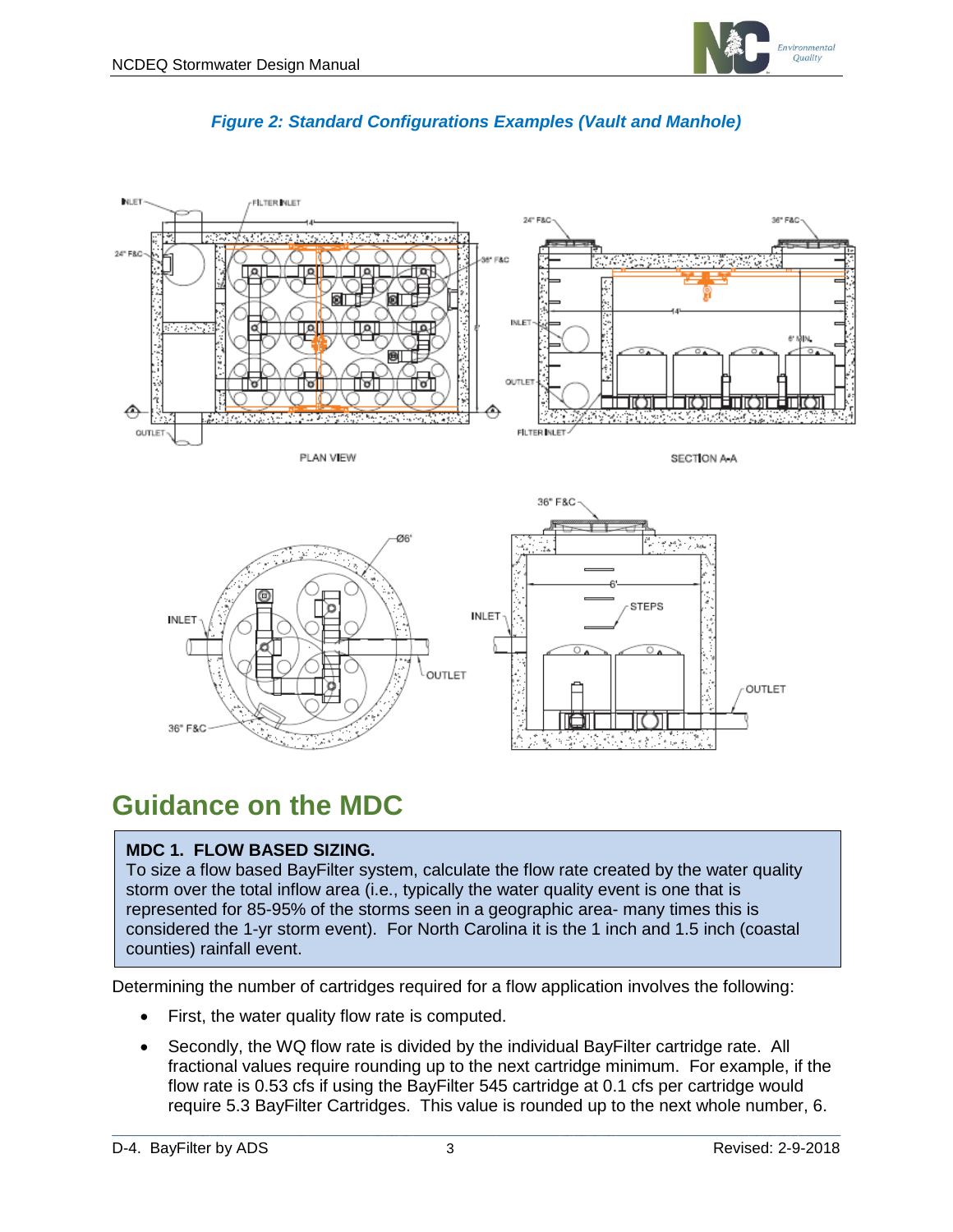

• Finally, a mass removal calculation is performed to determine an anticipated maintenance cycle for the cartridges that will be a minimum of 1 year. See Table 1 below for BayFilter's assumptions regarding influent concentrations of TSS.

#### **MDC 2. VOLUME BASED SIZING.**

When utilizing upstream retention/detention, size the storage system and filter to capture and treat 75% of the first 1.0" rainfall or the first 1.5" rainfall in coastal counties.

Determining the number of cartridges required is a dual design process where:

- First, the water quality volume is computed by converting the 1.0" or 1.5" rainfall event into a water quality volume based on the inflow area (impervious area, C-value, etc.).
- Secondly, the WQ volume is multiplied by 0.75 to yield the modified volume required for filtration. This computed volume is divided by the BayFilter cartridge 24-hour filtration volume detailed above in this document (i.e., 1,250 cft, or 2,500 cft). All fractional values require rounding up to the next cartridge minimum. For example, if the adjusted water quality volume is 11,250 cft and if the designer is using the BayFilter 545 cartridge at 2,500 cft per cartridge it would require 4.5 BayFilter Cartridges. This value is rounded up to the next whole number, 5. Finally, a mass removal calculation is performed to determine an anticipated maintenance cycle for the cartridges that will be a minimum of 1 year. See Table 1 below for BayFilter's assumptions regarding influent concentrations of TSS.

| <b>Type of Land Use</b> | <b>Assumed Influent Concentration of TSS</b> |
|-------------------------|----------------------------------------------|
| <b>Residential</b>      | 60 mg/L                                      |
| <b>Commercial</b>       | 70 mg/L                                      |
| <b>Industrial</b>       | 100 mg/L                                     |

#### **MDC 3. MEDIA FLOW RATE**

The BayFilter Media Flow Rate shall be a maximum of 0.5 GPM/ft<sup>2</sup> of Media Surface Area.

After the number of cartridges has been determined, a single, equivalent orifice calculation can be provided by BaySaver/ADS to the designer in order to assist in modeling the BayFilter in routing calculations and sizing the flow disk for the BayFilter Vault. The equivalent orifice calculation is based on the flow rate as specified above, the number of cartridges, and the available driving Head (H). H is defined as the height of water in the system above the orifice (in inches).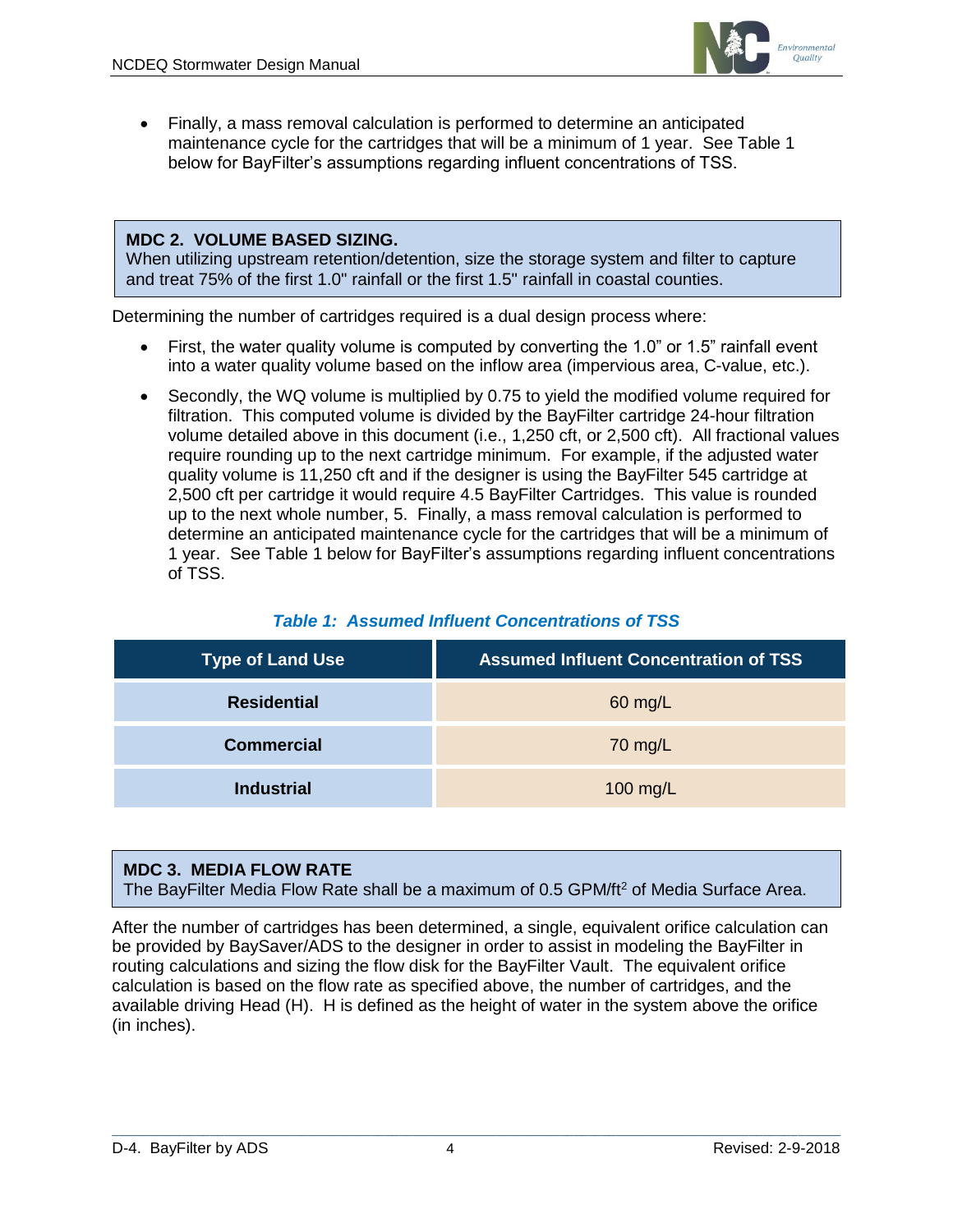

#### **MDC 4. SEDIMENTATION**

The System Pretreatment Credit shall be 30% if system includes a minimum sediment sump with minimum dimensions of 4' diameter by 2' deep.

The sediment sump is normally located at the inlet(s) of the upstream detention/retention systems. BayFilter cartridges can remove either 262 lbs (BayFilter 530, 545, 630 or 645) or 131 lbs (BayFilter 522 or 622) of sediment per cartridge depending on the size of cartridge used.

#### **MDC 5. MEDIA TYPE**

BaySaver uses the same media for both sediment (TSS) and Nutrient (TP) removal. For Metals removal, a granular activated carbon (GAC) component is used to facilitate "enhanced metals" (e.g., Zinc and Copper) removal. In Nutrient Sensitive Watersheds (NSW) and for Nutrient removal credit, it is up to NCDEQ and the local permitting authority to allow the use of the BayFilter device.

The standard BayFilter media is a lightweight media comprised of Zeolite, Perlite and activated alumina. It removes total suspended solids (TSS) mainly by physical "inception" and the media removes total phosphorus (TP) by both absorbing/adsorbing dissolved phosphorus and physically filtering particulate phosphorus simultaneously.

The type of media shall be designated in print label on the top of cartridge shell, EMC 545, 530, 522 for TSS and TP; and EMC 645, 630, 622 for metals (see example in Figure 3 showing the 545 cartridge).



#### *Figure 3: BayFilter Name Plate Media Type Photo*